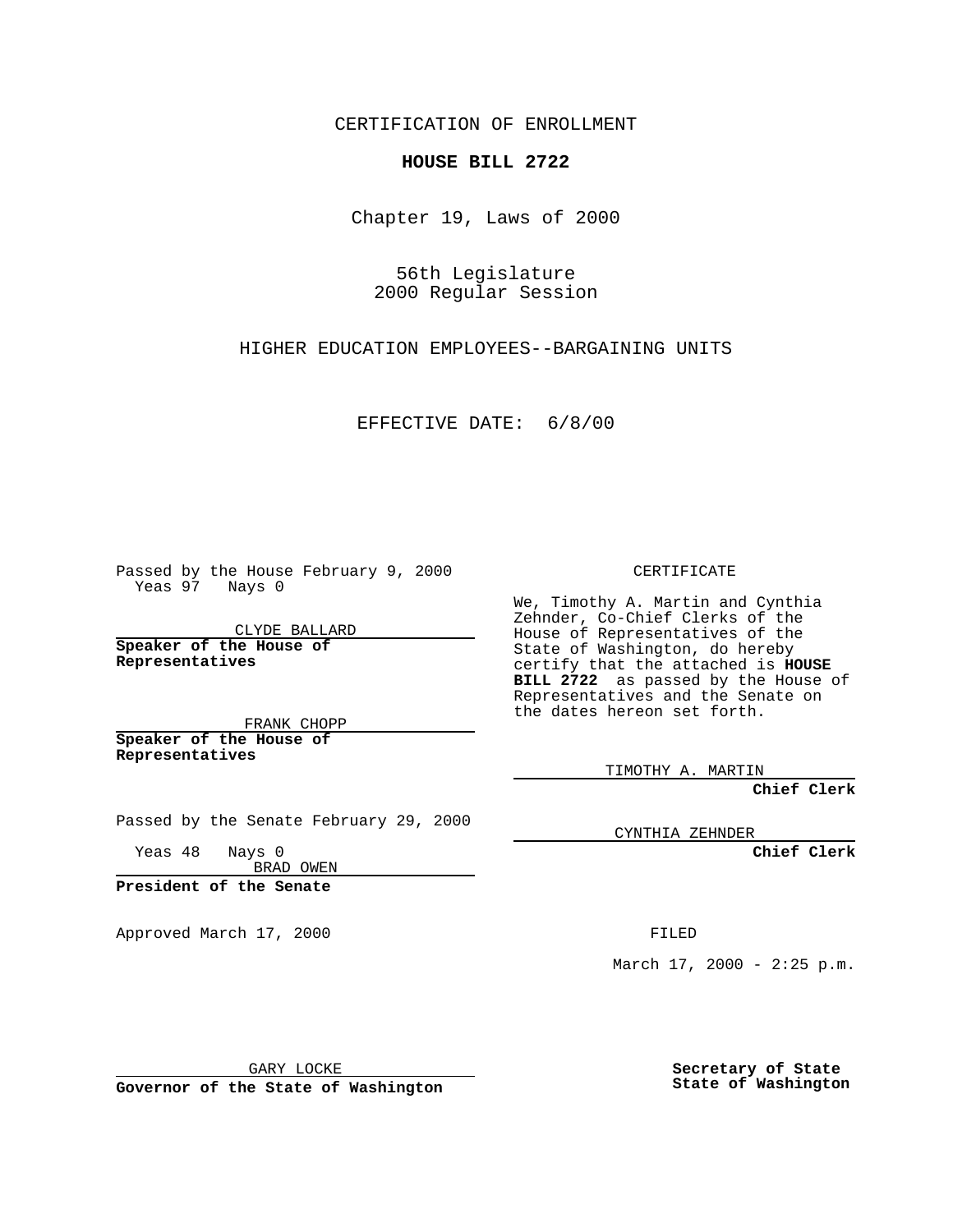## **HOUSE BILL 2722** \_\_\_\_\_\_\_\_\_\_\_\_\_\_\_\_\_\_\_\_\_\_\_\_\_\_\_\_\_\_\_\_\_\_\_\_\_\_\_\_\_\_\_\_\_\_\_

\_\_\_\_\_\_\_\_\_\_\_\_\_\_\_\_\_\_\_\_\_\_\_\_\_\_\_\_\_\_\_\_\_\_\_\_\_\_\_\_\_\_\_\_\_\_\_

Passed Legislature - 2000 Regular Session

## **State of Washington 56th Legislature 2000 Regular Session**

**By** Representatives Kenney, Carlson and Esser; by request of University of Washington

Read first time 01/19/2000. Referred to Committee on Higher Education.

 AN ACT Relating to bargaining units for employees of institutions of higher education governed by chapter 41.56 RCW; and amending RCW 41.56.030 and 41.56.201.

BE IT ENACTED BY THE LEGISLATURE OF THE STATE OF WASHINGTON:

 **Sec. 1.** RCW 41.56.030 and 1999 c 217 s 2 are each amended to read as follows:

As used in this chapter:

 (1) "Public employer" means any officer, board, commission, council, or other person or body acting on behalf of any public body governed by this chapter, or any subdivision of such public body. For the purposes of this section, the public employer of district court or superior court employees for wage-related matters is the respective county legislative authority, or person or body acting on behalf of the legislative authority, and the public employer for nonwage-related matters is the judge or judge's designee of the respective district court or superior court.

 (2) "Public employee" means any employee of a public employer except any person (a) elected by popular vote, or (b) appointed to office pursuant to statute, ordinance or resolution for a specified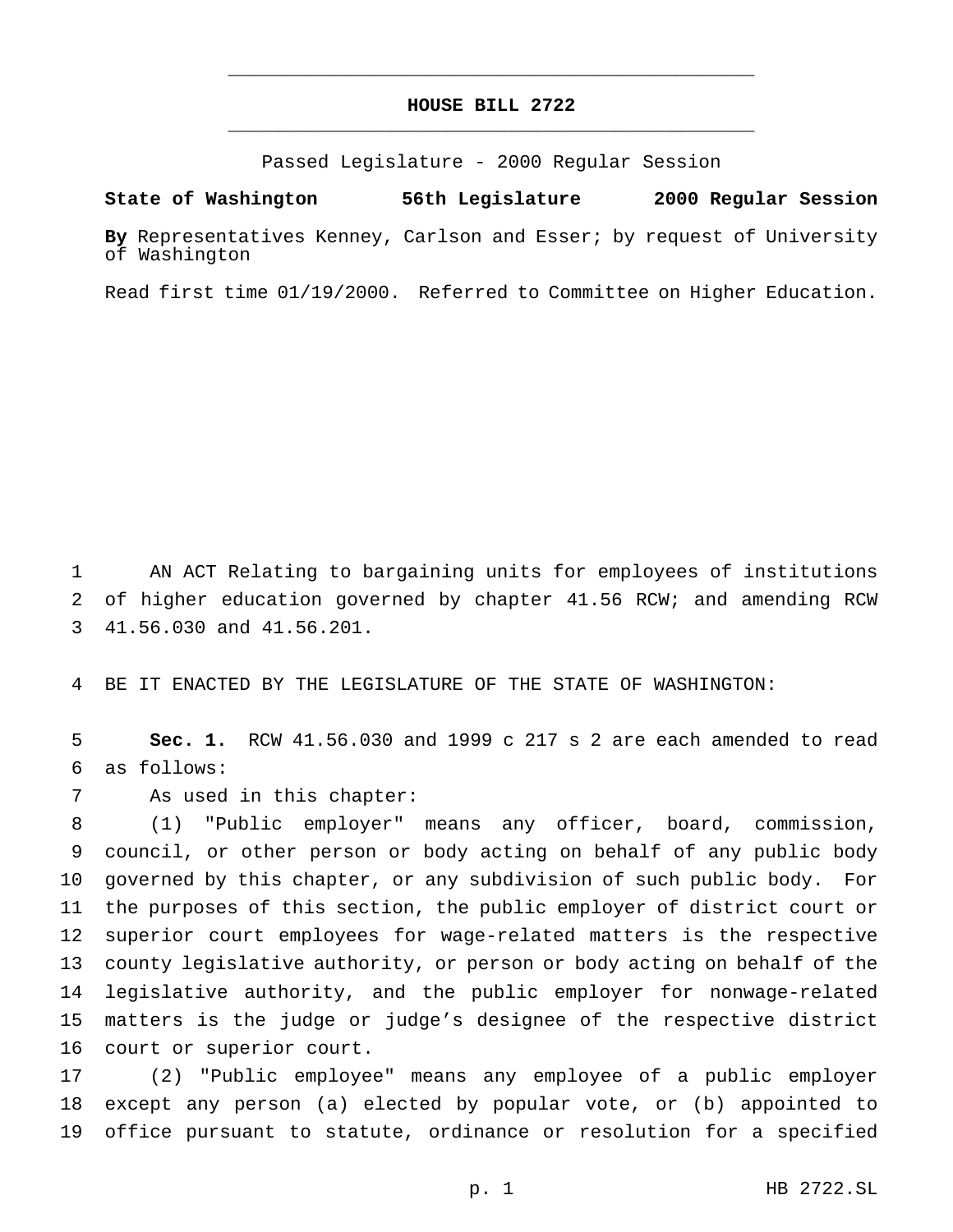term of office by the executive head or body of the public employer, or (c) whose duties as deputy, administrative assistant or secretary necessarily imply a confidential relationship to the executive head or body of the applicable bargaining unit, or any person elected by popular vote or appointed to office pursuant to statute, ordinance or resolution for a specified term of office by the executive head or body of the public employer, or (d) who is a personal assistant to a 8 district court judge, superior court judge, or court commissioner, or (e) excluded from a bargaining unit under RCW 41.56.201(2)(a). For the purpose of (d) of this subsection, no more than one assistant for each judge or commissioner may be excluded from a bargaining unit.

 (3) "Bargaining representative" means any lawful organization which has as one of its primary purposes the representation of employees in their employment relations with employers.

 (4) "Collective bargaining" means the performance of the mutual obligations of the public employer and the exclusive bargaining representative to meet at reasonable times, to confer and negotiate in good faith, and to execute a written agreement with respect to grievance procedures and collective negotiations on personnel matters, including wages, hours and working conditions, which may be peculiar to an appropriate bargaining unit of such public employer, except that by such obligation neither party shall be compelled to agree to a proposal or be required to make a concession unless otherwise provided in this chapter.

(5) "Commission" means the public employment relations commission.

 (6) "Executive director" means the executive director of the commission.

 (7) "Uniformed personnel" means: (a) Law enforcement officers as defined in RCW 41.26.030 employed by the governing body of any city or town with a population of two thousand five hundred or more and law enforcement officers employed by the governing body of any county with a population of ten thousand or more; (b) correctional employees who are uniformed and nonuniformed, commissioned and noncommissioned security personnel employed in a jail as defined in RCW 70.48.020(5), by a county with a population of seventy thousand or more, and who are trained for and charged with the responsibility of controlling and maintaining custody of inmates in the jail and safeguarding inmates from other inmates; (c) general authority Washington peace officers as defined in RCW 10.93.020 employed by a port district in a county with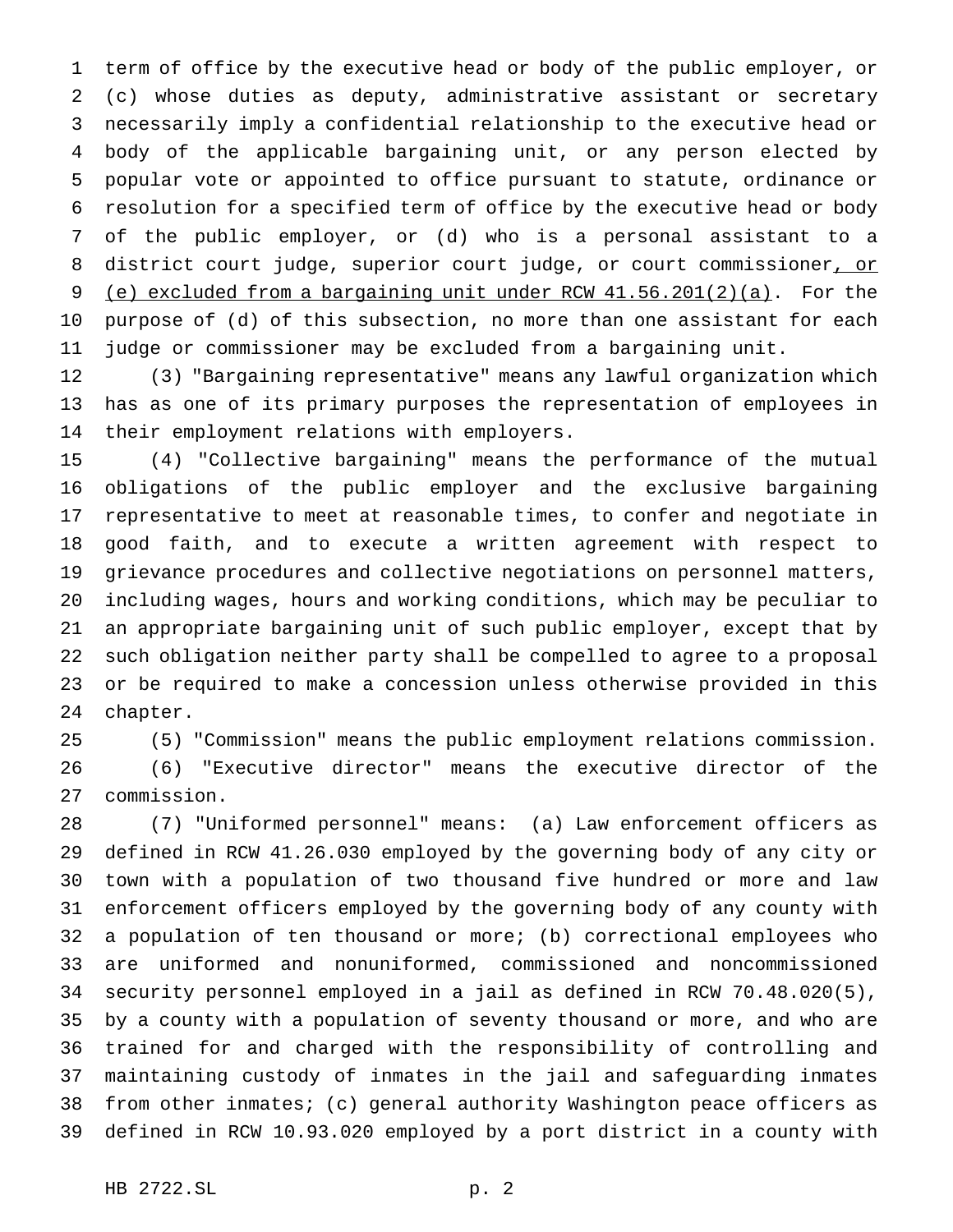a population of one million or more; (d) security forces established under RCW 43.52.520; (e) fire fighters as that term is defined in RCW 41.26.030; (f) employees of a port district in a county with a population of one million or more whose duties include crash fire rescue or other fire fighting duties; (g) employees of fire departments of public employers who dispatch exclusively either fire or emergency medical services, or both; or (h) employees in the several classes of advanced life support technicians, as defined in RCW 18.71.200, who are employed by a public employer.

 (8) "Institution of higher education" means the University of Washington, Washington State University, Central Washington University, Eastern Washington University, Western Washington University, The Evergreen State College, and the various state community colleges.

 **Sec. 2.** RCW 41.56.201 and 1993 c 379 s 304 are each amended to read as follows:

 (1) At any time after July 1, 1993, an institution of higher education and the exclusive bargaining representative of a bargaining unit of employees classified under chapter 28B.16 or 41.06 RCW as appropriate may exercise their option to have their relationship and corresponding obligations governed entirely by the provisions of this chapter by complying with the following:

 (a) The parties will file notice of the parties' intent to be so governed, subject to the mutual adoption of a collective bargaining agreement permitted by this section recognizing the notice of intent. 25 The parties shall provide the notice to the ((higher education)) 26 Washington personnel resources board or its successor and the commission;

 (b) During the negotiation of an initial contract between the parties under this chapter, the parties' scope of bargaining shall be governed by this chapter and any disputes arising out of the collective bargaining rights and obligations under this subsection shall be determined by the commission. If the commission finds that the parties are at impasse, the notice filed under (a) of this subsection shall be void and have no effect; and

 (c) On the first day of the month following the month during which the institution of higher education and the exclusive bargaining 37 representative provide notice to the ((higher education)) Washington 38 personnel resources board or its successor and the commission that they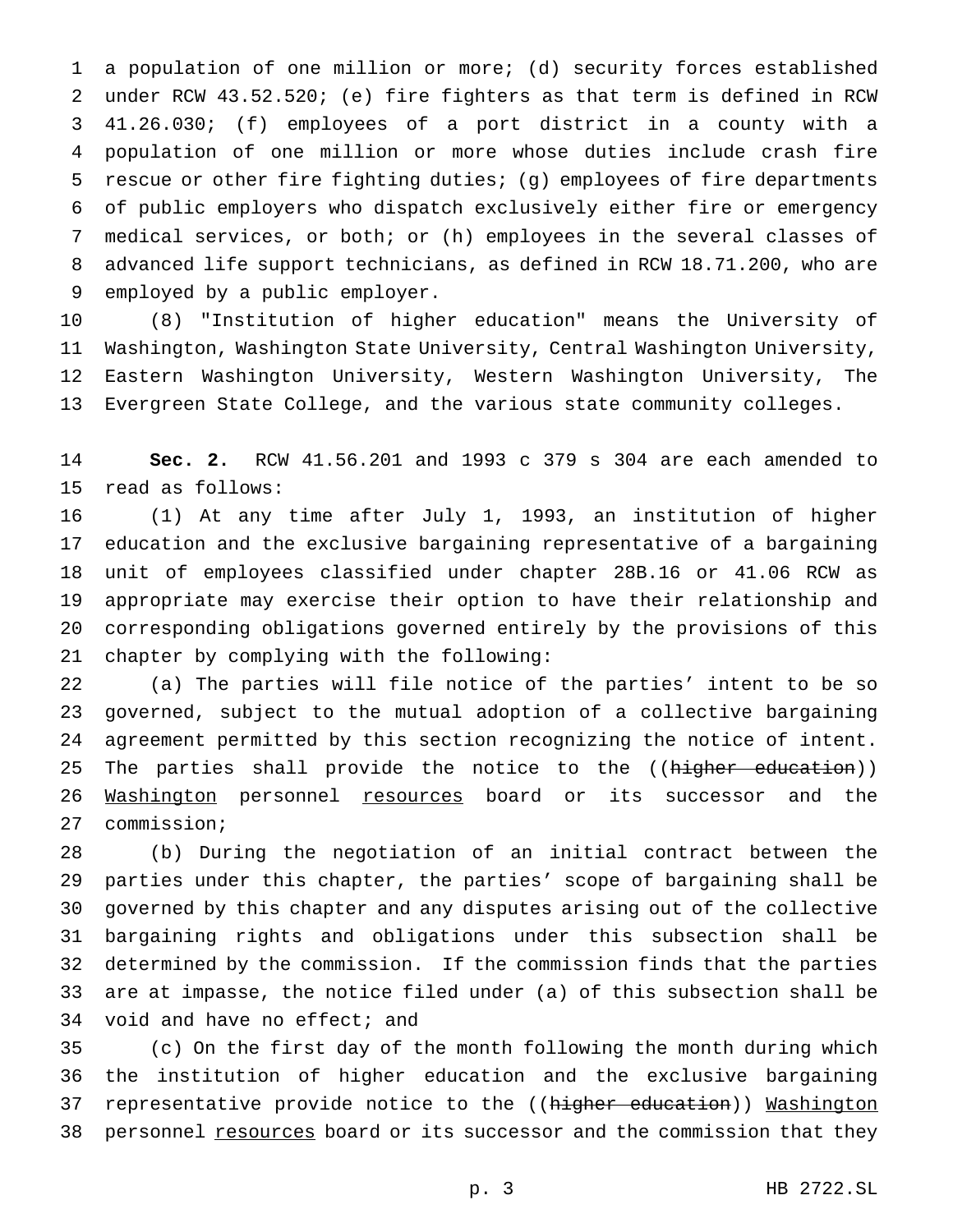have executed an initial collective bargaining agreement recognizing the notice of intent filed under (a) of this subsection, chapter 28B.16 or 41.06 RCW as appropriate shall cease to apply to all employees in the bargaining unit covered by the agreement.

 (2) All collective bargaining rights and obligations concerning relations between an institution of higher education and the exclusive bargaining representative of its employees who have agreed to exercise the option permitted by this section shall be determined under this chapter, subject to the following:

 (a) The commission shall recognize, in its current form, the 11 bargaining unit as certified by the ((<del>higher education</del>)) Washington 12 personnel resources board or its successor ((and)). For purposes of determining bargaining unit status, positions meeting the criteria established under RCW 41.06.070 or its successor shall be excluded from 15 coverage under this chapter. An employer may exclude such positions from a bargaining unit at any time the position meets the criteria 17 established under RCW 41.06.070 or its successor. The limitations on collective bargaining contained in RCW 41.56.100 shall not apply to that bargaining unit.

 (b) If, on the date of filing the notice under subsection (1)(a) of this section, there is a union shop authorized for the bargaining unit 22 under rules adopted by the ((higher education)) Washington personnel 23 resources board or its successor, the union shop requirement shall continue in effect for the bargaining unit and shall be deemed incorporated into the collective bargaining agreement applicable to the bargaining unit.

 (c) Salary increases negotiated for the employees in the bargaining unit shall be subject to the following:

 (i) Salary increases shall continue to be appropriated by the legislature. The exclusive bargaining representative shall meet before a legislative session with the governor or governor's designee and the representative of the institution of higher education concerning the total dollar amount for salary increases and health care contributions that will be contained in the appropriations proposed by the governor under RCW 43.88.060;

 (ii) The collective bargaining agreements may provide for salary increases from local efficiency savings that are different from or that exceed the amount or percentage for salary increases provided by the legislature in the omnibus appropriations act for the institution of